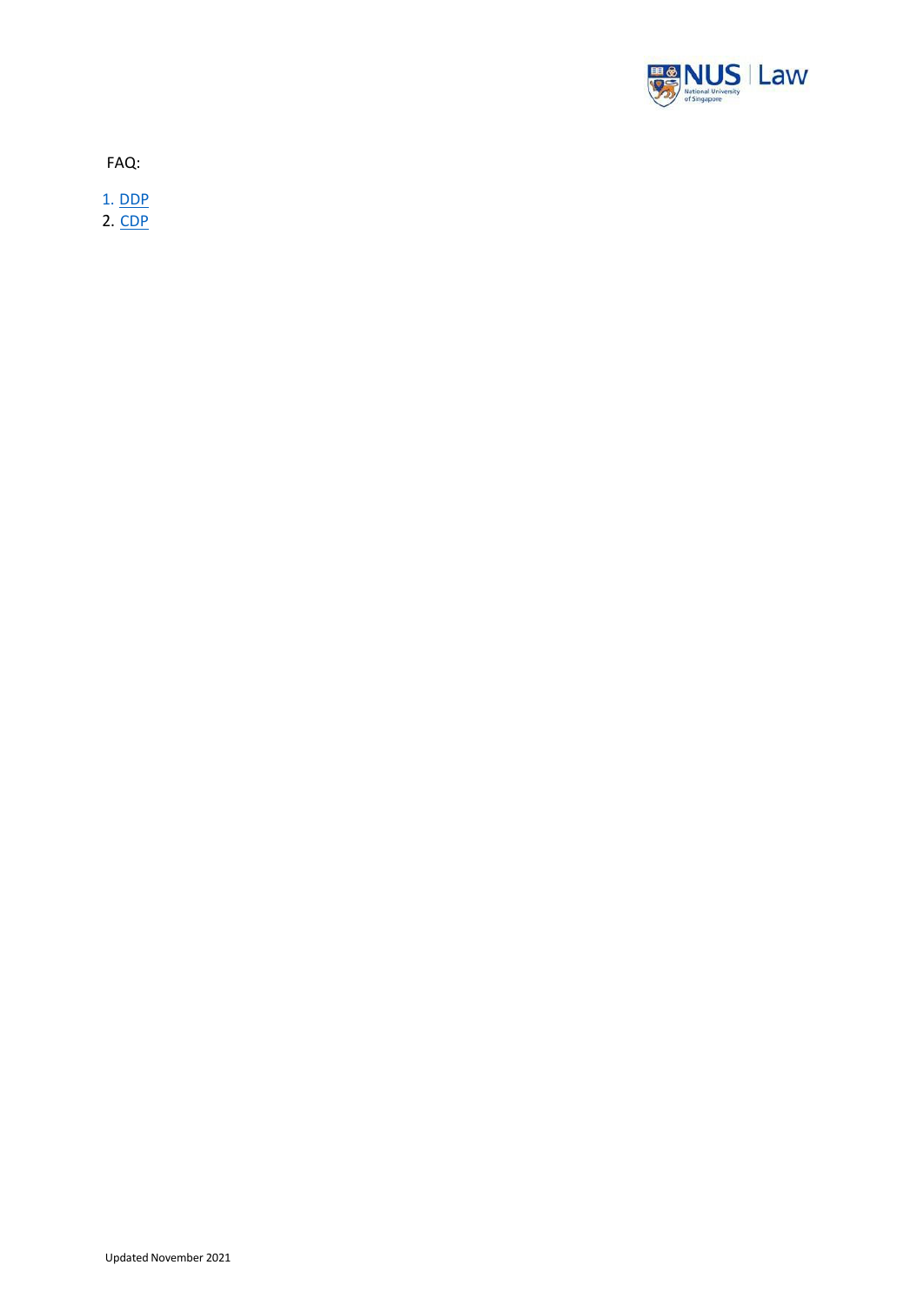

<span id="page-1-0"></span>*(Not applicable to Yale-Law DDP students)*

# **Prospective students**

# *1. Can I apply for a DDP which is not listed in Concurrent, Double Degrees & Special [Programmes?](http://law.nus.edu.sg/student_matters/cdp_ddp_sp.html)*

Law only offers structured DDPs and does not allow for ad-hoc degree combinations with the Law degree. This is because the LLB curriculum is structured to ensure students are able to meet all requirements of the Ministry and qualify for legal practice. The current structured DDPs with Law have been agreed after considerable discussions by the respective schools and the university committee managing educational policies and consultation with the various ministries.

# **Current students**

# **Programme Requirements**

# *2. I am a Law-Biz DDP student. What is the difference between BBA (Hons)/BAC (Hons)and BBA/BAC?*

Law-Biz DDP students will be admitted into BBA or BAC by default. In the subsequent semesters when students have begun to read Biz modules and completed certain amount of MCs, they will be given a choice to opt for the Honours programme or remain in the non-honours track. Students whose home faculty is BIZ do not have the option of a non-honours track for their home degree.

# 3. I am a Direct Entry Law DDP student. Can I restructure the schedule of modules in the programme (i.e., I *intend to read certain 2nd degree Partner Faculty modules first, before completing the Law Compulsory modules?)*

Restructuring of the schedule of modules in the DDP structure is not allowed. Students whose home faculty is BIZ do not have the option of a non-honours track for their home degree. Students must complete Law compulsory modules first before they proceed with the requirements of their  $2^{nd}$  degree. This is because lower-level Law modules are pre-requisites or co-requisites to higher-level Law modules in the LLB program. In addition, Law DDP students are not allowed to read any of the Law Electives and/or Common Modules unless they have completed their Law compulsory modules.

# **4. During Online Module Registration, can Iselect Law Electives and/orCommon Modulesthat do not meet my programme requirements?**

Law DDP students should refer to their respective [programme website](http://law.nus.edu.sg/student_matters/cdp_ddp_sp.html) and read only Law Electives and/or Common Modules that meet their programme requirements.

# *5. Are students at a disadvantage because they read fewer Law electives?*

Generally, this would depend on the hiring organizations. Most organizations consider many other factors aside from the number of Law elective DDP student reads. Furthermore, DDP students may benefit from a cross-disciplinary curriculum.

# *6. Can I apply for a DDP which is not listed in Concurrent, [Double Degrees](http://law.nus.edu.sg/student_matters/cdp_ddp_sp.html) & Special Programmes?*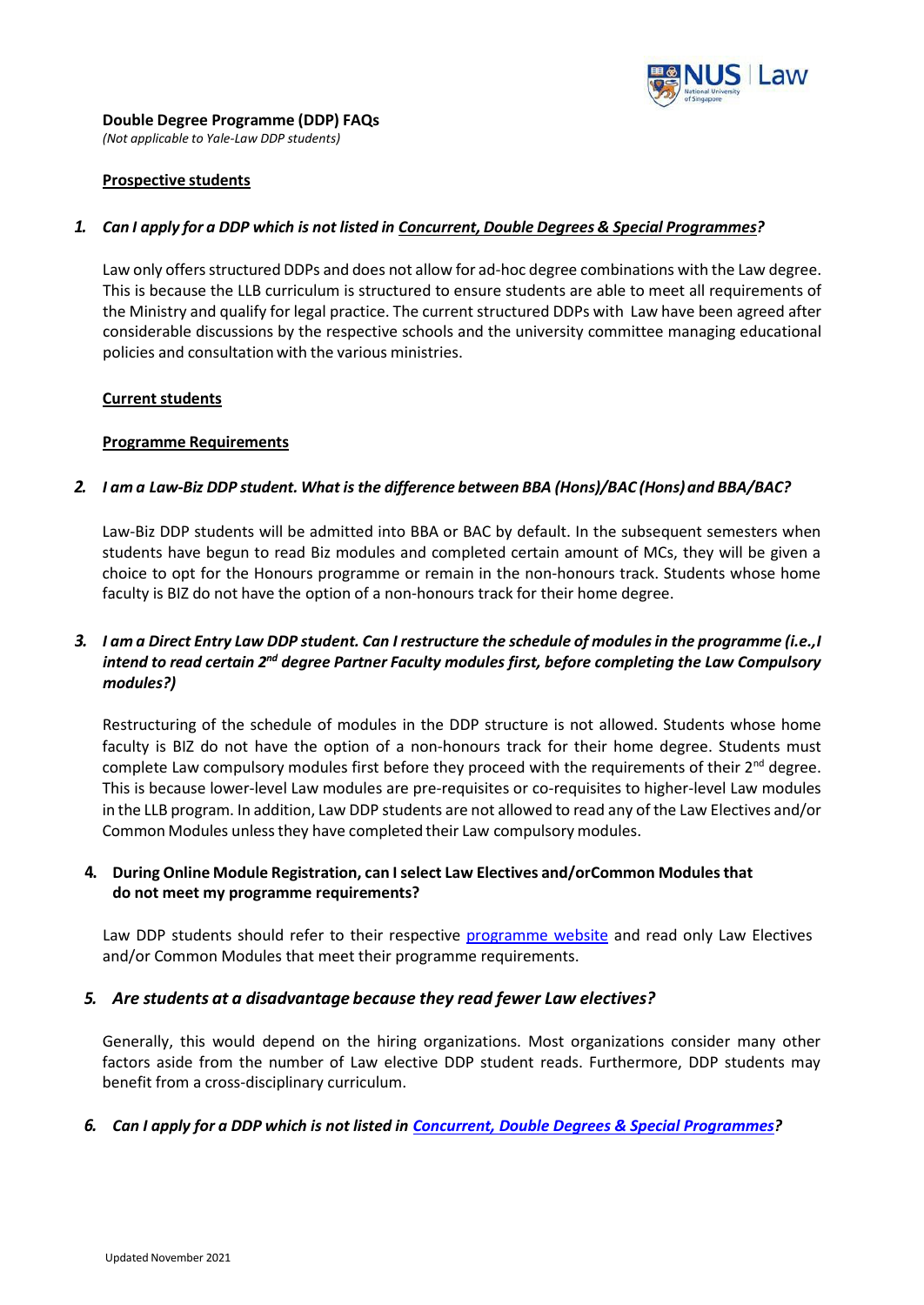

Ad-hoc DDPs are not open to Law students as the LLB curriculum is structured to ensure students are able to meet all requirements of the Ministry and qualify for legal practice. The current structured DDPs with Law have been agreed after considerable discussions by the respective schools and the university committee managing educational policies and consultation with the various ministries.

# *7. I am a Law studentin a DDP. Am I eligible to exercise S/U option on my non-Law modules?*

Law DDP students are eligible to exercise the  $S/U$  [options](https://myportal.nus.edu.sg/studentportal/academics/ug/su-homepage.html) on non-Law modules that count solely towards their second degree requirements. Law DDP students may wish to check with their non-Law Faculty on their eligibility to exercise the S/U option. However, non-Law modules which are used to fulfil both the LLB and second degree requirements(i.e. commonmodules) will have to remain letter graded.

# **Online Module Registration**

**8.** Students are to select module(s) to meet Double Degree Programme Requirements during online module registration exercise. Students enrolled in amodule which is not able to fulfilthe DDP requirements will be required to drop the affected module and make up the credits.

# **Student Exchange Programme**

# *9. Are studentsin the DDP eligible for SEP? If so, when do they go for an exchange?*

Students in the DDP are eligible for SEP opportunities. However, by nature of the programme structure, you will be on SEP with partner faculty instead of LAW. DDP students can only go for SEP in Year 4 after taking one year of partner faculty core modules. They then apply in their Year 3 for an exchange programme in Year 4.

# *10. How doesthe exchange affect my overall grades(i.e. for both degrees)?*

Modules read on exchange do not count towards class of honours. You only transfer the credits earned but not its grades.

# **Exit**

# *11. Are students able to withdraw from the DDP and how do we go about it?*

To exit from the programme, you need only to email us your confirmation. The window period to withdraw is from the date of exam results release to the 1st week of the following semester. This policy is set by Registrar's Office and can be found at this [link](http://www.nus.edu.sg/registrar/academic-information-policies/undergraduate-students/special-programmes/double-degree-programmes/double-degree-programme-framework-and-guidelines#continuationC)

# *12. I received a letter indicating that I failed to meet the academic continuation requirementfor my Law DDP. How can I go about appealing against this?*

Students are required to write to Law Office of Academic Affairs [lawundergrad@nus.edu.sg](mailto:lawundergrad@nus.edu.sg) and provide justifications. The faculty will review the student's case and advise them accordingly.

# **Career Prospects**

# *13. Whatis the career prospect for DDP graduates?*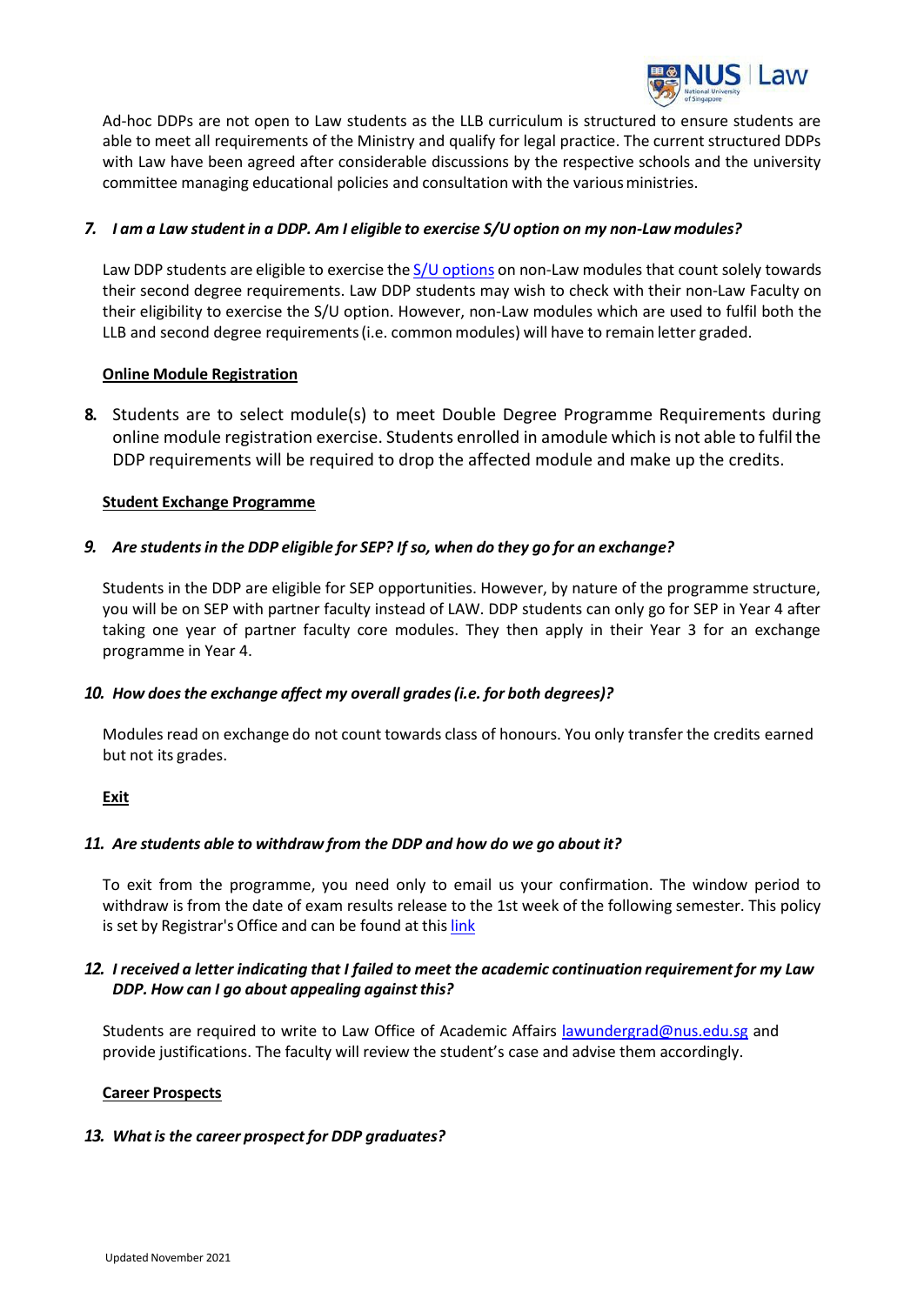

Knowledge and training in a secondary discipline (e.g. Business Admin, Economics) isalways beneficial as it widens the perspectives and fills the vacuum for talents who can leverage on cross-disciplinary opportunities

# **Contact Us**

Feel free to contact [us](https://law.nus.edu.sg/contact-us/) for further clarifications.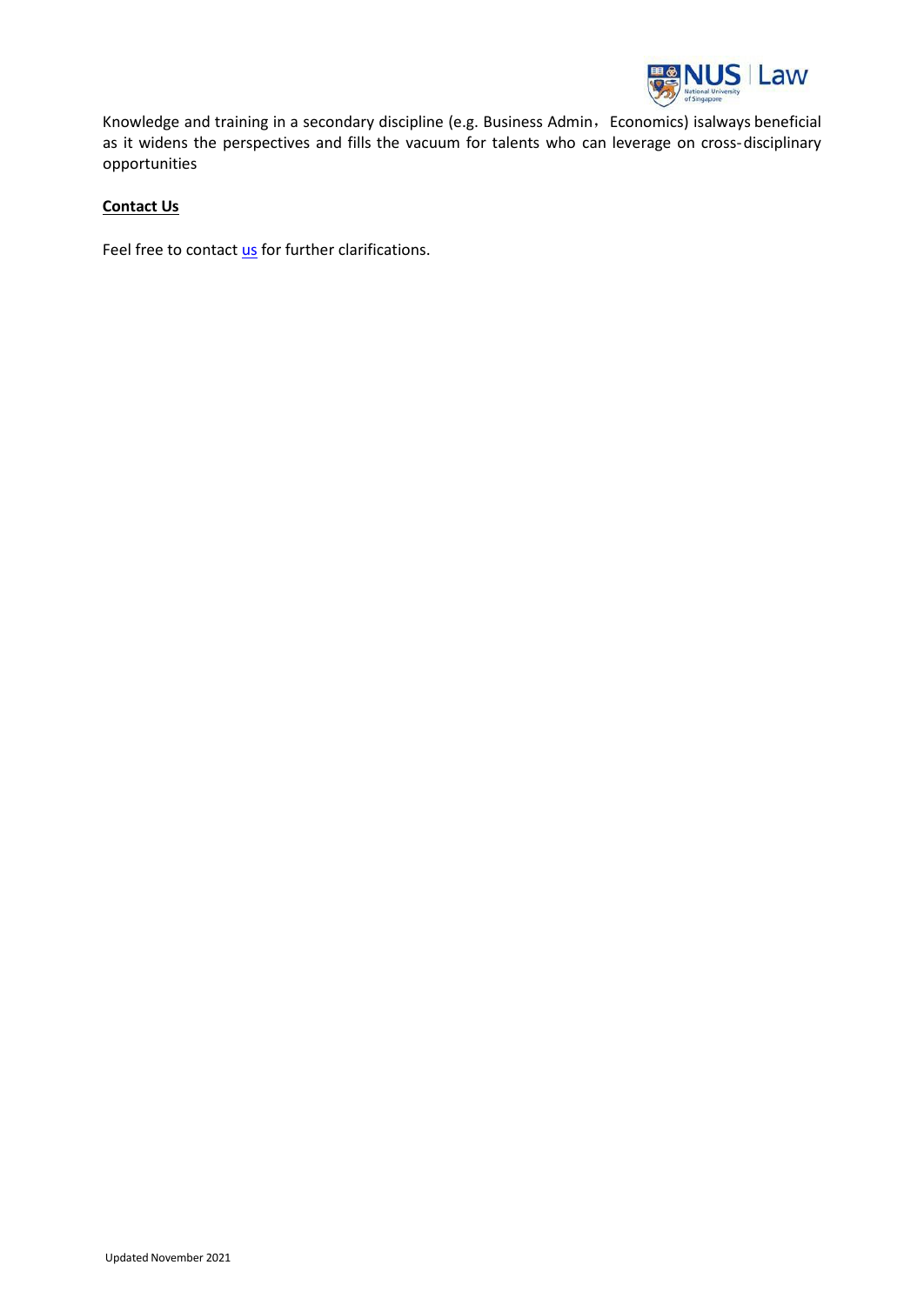

#### <span id="page-4-0"></span>**Concurrent Degree Programme (CDP) FAQs**

#### **Programme Requirements**

#### *1. What is the difference between CDP and DDP?*

Students who complete the CDP are awarded with an Undergraduate Bachelor of Laws(Honours) degree as well as a Master Degree whereas students in a DDP will graduate with two Undergraduate degrees.

#### *2. Can I restructure the schedule of modules in the programme?*

No restructuring in schedule of modules is allowed. Students are required to complete Law's curriculum first before moving on to read MPP modules.

#### *3. Are students at a disadvantage because they read fewer Law electives?*

Generally, this would depend on the hiring organizations. Most organizations consider many other factors aside from the number of Law elective CDP student reads. Furthermore, students from a crossdisciplinary curriculum may benefit from this.

# *4. I am a Law student in a CDP. Am I eligible to exercise S/U option on my non-Law modules?*

CDP students may wish to check with their non-Law Faculty on their eligibility to exercise the S/U option.

# *5. Once I have commenced onto MPP (postgraduate programme), can I read Law modules as Cross Faculty Module (CFM) to fulfil the MPP's graduation requirements?*

Each Graduate School has their own policies on CFMs. Students are required to check and seek approval from LKYSPP before module enrolment.

# **Student Exchange Programme**

# *6. Are students in the CDP eligible for SEP? If so, when do they go for an exchange?*

Students in the CDP are eligible for SEP opportunities with Law Partner Universities but only for one semester (either in Sem 1 or 2) in Year 3 as compared to a normal 4-year LLB programme.

# *7. How does the exchange affect my overall grades (i.e. for both degrees)?*

Modules read on exchange do not count towards class of honours. You only transfer the creditsearned but not its grades.

**Exit**

# *8. Are students able to withdraw from the CDP and how do we go about it?*

To exit from the programme, you need only to email us your confirmation. The window period to withdraw is 1st week of following semester. This policy is set by Registrar's Office and can be found at this [link](http://www.nus.edu.sg/registrar/academic-information-policies/undergraduate-students/special-programmes/double-degree-programmes/double-degree-programme-framework-and-guidelines#continuationC)

#### **Career Prospects**

# *9. What is the career prospect for CDP graduates?*